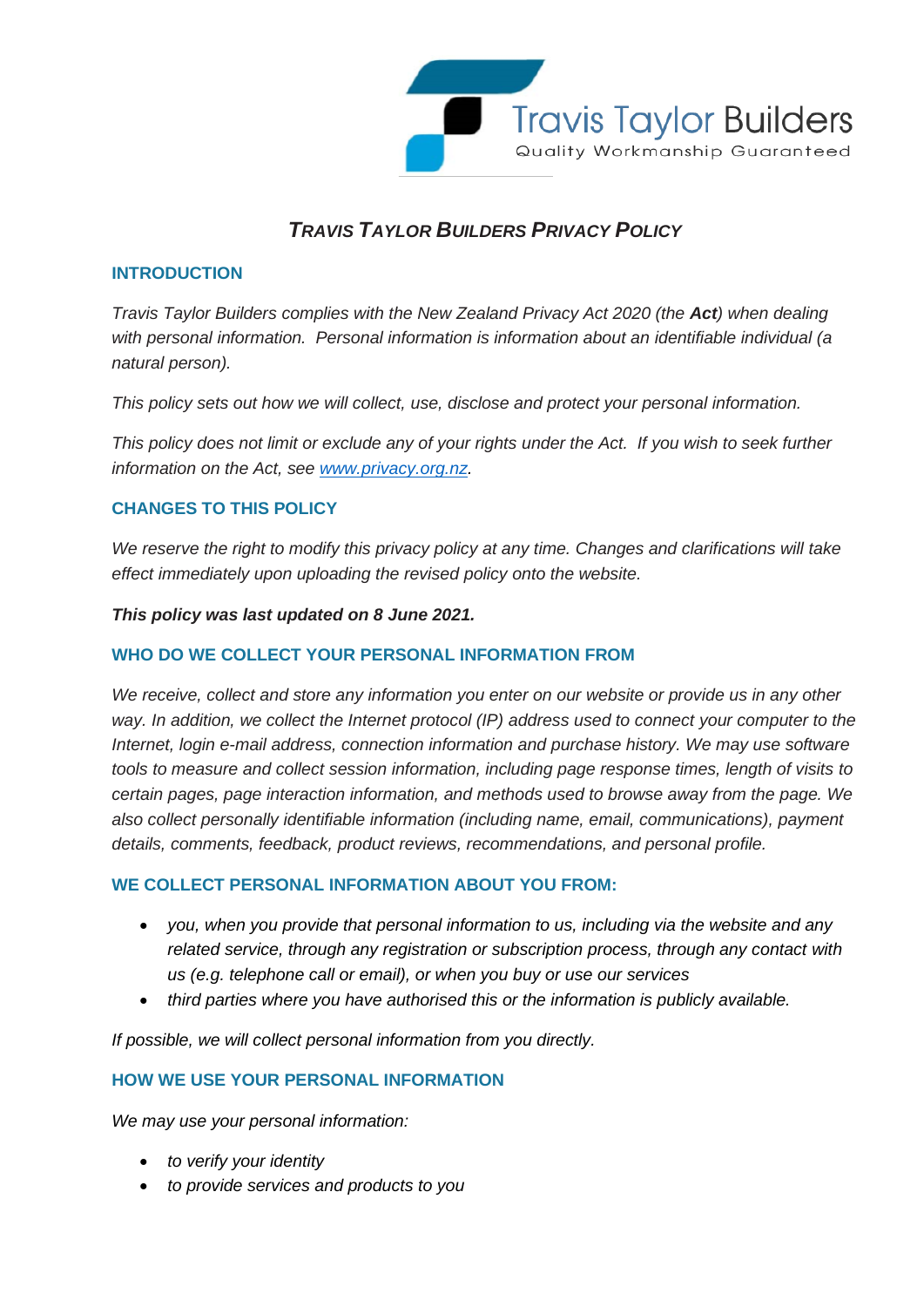- *to market our services and products to you, including contacting you electronically (e.g. by text or email for this purpose)*
- *to improve the services and products that we provide to you*
- *to bill you and to collect money that you owe us, including authorising and processing credit card transactions*
- *to respond to communications from you, including a complaint*
- *to conduct research and statistical analysis (on an anonymised basis)*
- *to protect and/or enforce our legal rights and interests, including defending any claim*
- *for any other purpose authorised by you or the Act.*

*When you conduct a transaction on our website, as part of the process, we collect personal information you give us such as your name, address and email address. Your personal information will be used for the specific reasons stated above only.*

## **DISCLOSING YOUR PERSONAL INFORMATION**

*We may disclose your personal information to:* 

- *another company within our group*
- *any business that supports our services and products, including any person that hosts or maintains any underlying IT system or data centre that we use to provide the website or other services and products*
- *a credit reference agency for the purpose of credit checking you*
- *other third parties (for anonymised statistical information)*
- *a person who can require us to supply your personal information (e.g. a regulatory authority)*
- *any other person authorised by the Act or another law (e.g. a law enforcement agency)*
- *any other person authorised by you.*

# **PROTECTING YOUR PERSONAL INFORMATION**

*We will take reasonable steps to keep your personal information safe from loss, unauthorised activity, or other misuse.*

*Our website is hosted on the Wix.com platform. Wix.com provides us with the online platform that allows us to sell our products and services to you. Your data may be stored through Wix.com's data storage, databases and the general Wix.com applications. They store your data on secure servers behind a firewall.*

# **ACCESSING AND CORRECTING YOUR PERSONAL INFORMATION**

*Subject to certain grounds for refusal set out in the Act, you have the right to access your readily retrievable personal information that we hold and to request a correction to your personal*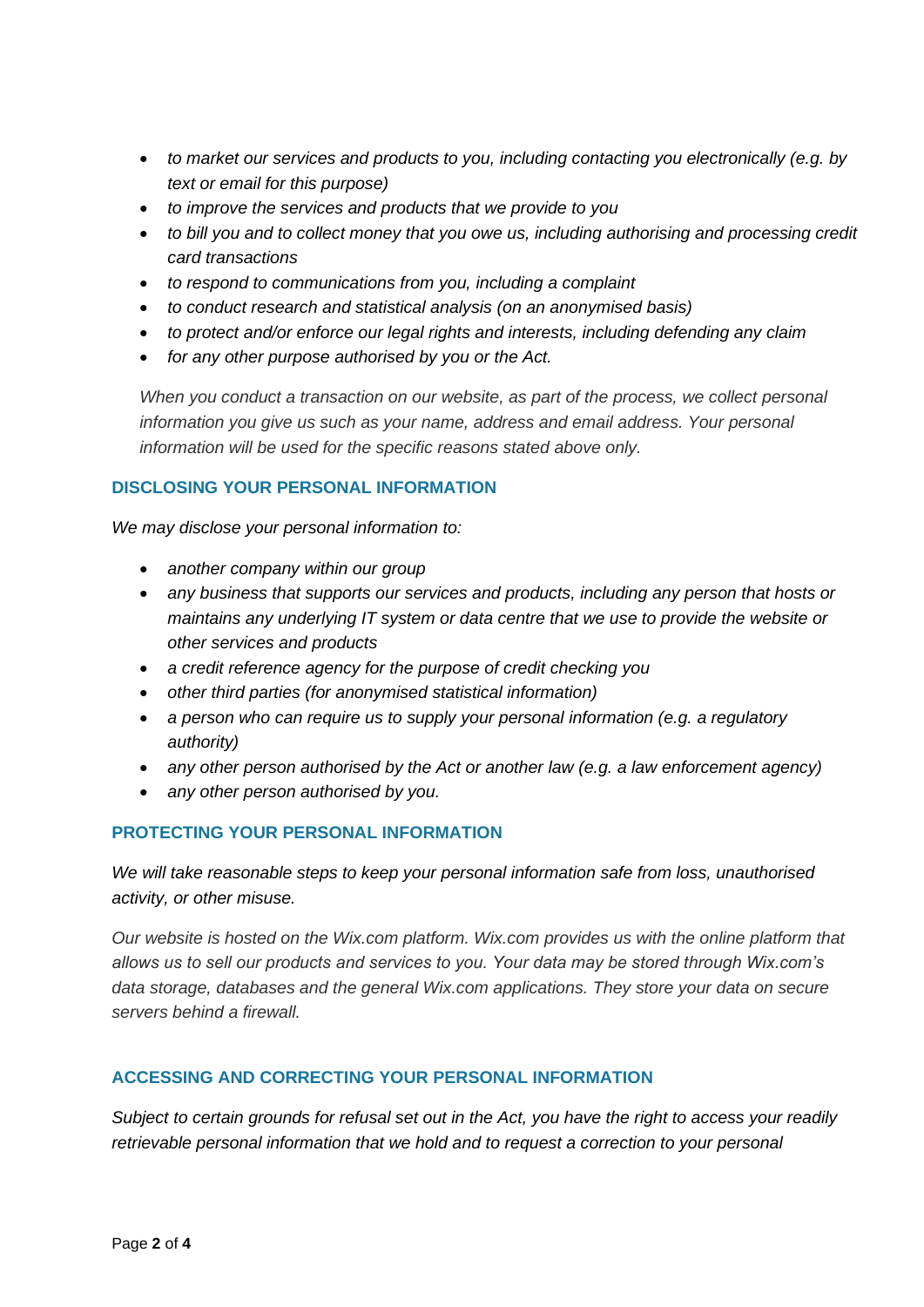*information. Before you exercise this right, we will need evidence to confirm that you are the individual to whom the personal information relates.*

*In respect of a request for correction, if we think the correction is reasonable and we are reasonably able to change the personal information, we will make the correction. If we do not make the correction, we will take reasonable steps to note on the personal information that you requested the correction.*

*If you want to exercise either of the above rights, email us at travis@ttbuilders.co.nz. Your email should provide evidence of who you are and set out the details of your request (e.g. the personal information, or the correction, that you are requesting).*

*We may charge you our reasonable costs of providing to you copies of your personal information or correcting that information.*

## **INTERNET USE**

*While we take reasonable steps to maintain secure internet connections, if you provide us with personal information over the internet, the provision of that information is at your own risk.*

*If you post your personal information on the website's message board, you acknowledge and agree that the information you post is publicly available.*

*If you follow a link on our website to another site, the owner of that site will have its own privacy policy relating to your personal information. We suggest you review that site's privacy policy before you provide personal information.*

#### **COOKIES**

*We use cookies to monitor your use of the website. You may disable cookies by changing the settings on your browser, although this may mean that you cannot use all of the features of the website.* 

*Please note: Third-party services, such as Google Analytics or other applications offered through the Wix App Market, place cookies or utilise other tracking technologies through Wix´s services and may have their own policies regarding how they collect and store information. As these are external services, such practices are not covered by our Privacy Policy*

*[Click here](https://www.allaboutcookies.org/) to be able to see what cookies are used and how to manage them properly.*

*The following links explain how to access cookie settings in various browsers:*

- [Cookie settings in Firefox](http://support.mozilla.com/en-US/kb/Enabling%20and%20disabling%20cookies)
- [Cookie settings in Internet Explorer](https://support.microsoft.com/en-us/help/17442/windows-internet-explorer-delete-manage-cookies)
- Cookie [settings in Google Chrome](http://www.google.com/support/chrome/bin/answer.py?answer=95647)
- [Cookie settings in Safari \(OS X\)](http://support.apple.com/kb/PH17191?viewlocale=en_US&locale=en_US)
- [Cookie settings in Safari \(iOS\)](https://support.apple.com/en-us/HT201265)